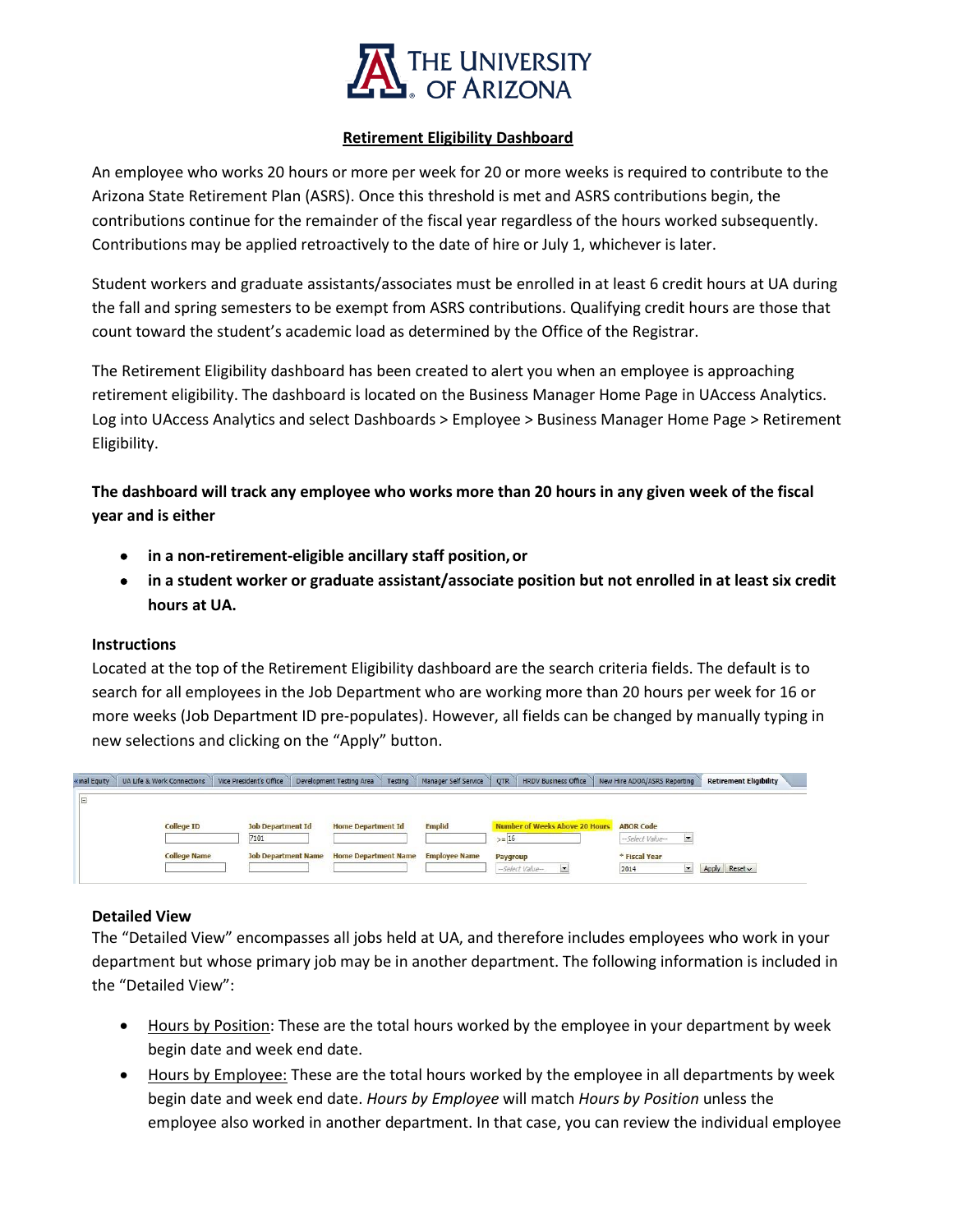by entering the EmplID in the search criteria field and removing the Job Department ID.

- Weeks with 20 Hours or Above: This is the total number of weeks during the fiscal year to date during which the employee worked 20 or more hours. These weeks count toward retirement eligibility.
- Credits Taken: This field may show the following options:
	- $\circ$  Not Available: There is no student data to review. This applies to part-time non-retirementeligible employees (PTE/PTP pay groups).
	- $\circ$  '-' :A dash will appear if a student worker or graduate assistant/associate never enrolled for classes during the semester under review. This employee is not eligible for a student worker or graduate assistant/associate position unless the weeks reported are during winter or summer sessions *and* the student is expected to resume classes the following semester.
	- $\circ$  Not Enrolled: This option will appear for a student worker or graduate assistant/associate who enrolled for the semester but subsequently dropped all classes. This employee is not eligible for a student worker or graduate assistant/associate position unless the weeks reported are during winter or summer sessions *and* the student is expected to resume classes the following semester.
	- $\circ$   $\leq$  6 credit hours: This option will appear for a student worker or graduate assistant/associate enrolled in classes but taking fewer than the required 6 credit hours to be exempt from ASRS. These individuals will become eligible for retirement if they work more than 20 hours per week for 20 weeks or more in a fiscal year.

| Employee <b>AV</b> Name<br>Id" | "Home Title<br>Department<br>Id" | "Home Title<br>Department<br>Name" | "College Id<br>for Job<br>Department" | "College<br>Name<br>for Job<br>Dept"  | "Job<br>Department<br>Id" | dot"<br>Department<br>Name" | "Week<br>Begin<br>Date" | "Week<br>End<br>Date"     | "ABOR<br>Code" | "Position<br>Number" | Paygroup | "Hours<br>by<br>Position" | 'Hours by<br>Employee' | "Weeks<br>With 20<br>Hours<br>or<br>Above" | "Academic<br>Career" | "Credits<br>Taken"            |
|--------------------------------|----------------------------------|------------------------------------|---------------------------------------|---------------------------------------|---------------------------|-----------------------------|-------------------------|---------------------------|----------------|----------------------|----------|---------------------------|------------------------|--------------------------------------------|----------------------|-------------------------------|
|                                | 7101                             | Human<br>Resources                 | <b>HRDV</b>                           | Human<br>Resources<br><b>Division</b> | 7101                      | Human<br>Resources          |                         | 07/15/2013 07/21/2013 STU |                | _                    | STU      | 22.00                     | $22.00$ 5              |                                            |                      | NOT<br><b>ENROLLED</b>        |
|                                |                                  |                                    |                                       |                                       |                           |                             |                         | 07/22/2013 07/28/2013 STU |                | __                   | STU      | 20.00                     | $20.00$ 5              |                                            |                      | <b>NOT</b><br><b>ENROLLED</b> |
|                                |                                  |                                    |                                       |                                       |                           |                             |                         | 07/29/2013 08/04/2013 STU |                |                      | STU      | 20.00                     | $20.00$ 5              |                                            |                      | NOT<br><b>ENROLLED</b>        |
|                                |                                  |                                    |                                       |                                       |                           |                             |                         | 08/12/2013 08/18/2013 STU |                |                      | STU      | 20.00                     | $20.00$ 5              |                                            |                      | NOT<br><b>ENROLLED</b>        |
|                                |                                  |                                    |                                       |                                       |                           |                             |                         | 08/19/2013 08/25/2013 STU |                |                      | STU      | 20.00                     | $20.00$ 5              |                                            |                      | <b>NOT</b><br>ENROLLED        |
|                                | 7101                             | Human<br>Resources                 | <b>HRDV</b>                           | Human<br>Resources<br>Division        | 7101                      | Human<br>Resources          |                         | 07/01/2013 07/07/2013 STU |                |                      | STU      | 22.00                     | 22.006                 |                                            |                      | NOT<br><b>ENROLLED</b>        |
|                                |                                  |                                    |                                       |                                       |                           |                             |                         | 07/08/2013 07/14/2013 STU |                |                      | STU      | 29.50                     | 29.50 6                |                                            |                      | NOT<br><b>ENROLLED</b>        |
|                                |                                  |                                    |                                       |                                       |                           |                             |                         | 07/15/2013 07/21/2013 STU |                |                      | STU      | 30.00                     | 30.006                 |                                            |                      | NOT<br><b>ENROLLED</b>        |
|                                |                                  |                                    |                                       |                                       |                           |                             |                         | 07/22/2013 07/28/2013 STU |                | m.                   | STU      | 30.00                     | 30.006                 |                                            |                      | NOT<br><b>ENROLLED</b>        |
|                                |                                  |                                    |                                       |                                       |                           |                             |                         | 08/05/2013 08/11/2013 STU |                | فقائلا               | STU      | 24.00                     | 24.006                 |                                            |                      | <b>NOT</b><br>ENROLLED        |
|                                |                                  |                                    |                                       |                                       |                           |                             |                         | 08/12/2013 08/18/2013 STU |                |                      | STU      | 30.00                     | 30.006                 |                                            |                      | <b>NOT</b><br><b>ENROLLED</b> |
|                                | 7101                             | Human<br>Resources                 | <b>HRDV</b>                           | Human<br>Resources<br>Division        | 7101                      | Human<br>Resources          |                         | 08/05/2013 08/11/2013 STU |                |                      | STU      | 37.00                     | 37.00 5                |                                            |                      | NOT<br><b>ENROLLED</b>        |
|                                |                                  |                                    |                                       |                                       |                           |                             |                         | 08/12/2013 08/18/2013 STU |                |                      | STU      | 24.00                     | $24.00$ 5              |                                            |                      | <b>NOT</b><br>ENROLLED        |
|                                |                                  |                                    |                                       |                                       |                           |                             |                         | 08/19/2013 08/25/2013 STU |                |                      | STU      | 29.00                     | $29.00$ 5              |                                            |                      | NOT<br>ENROLLED               |
|                                |                                  |                                    |                                       |                                       |                           |                             |                         | 08/26/2013 09/01/2013 STU |                |                      | STU      | 22.00                     | $22.00$ 5              |                                            |                      | NOT<br><b>ENROLLED</b>        |
|                                |                                  |                                    |                                       |                                       |                           |                             |                         | 09/09/2013 09/15/2013 STU |                |                      | STU      | 25.00                     | $25.00$ 5              |                                            |                      | NOT<br>ENROLLED               |

Only 25 rows of data are available at one time. Select the blue arrow buttons at the bottom of the screen or export the data to an Excel file to view more data at one time.

## **Considerations**

- The data are updated every Sunday but are subject to change if hours worked or class schedule credit hours are adjusted retroactively.
- Terminated and transferred employees will continue to appear for the entire fiscal year.